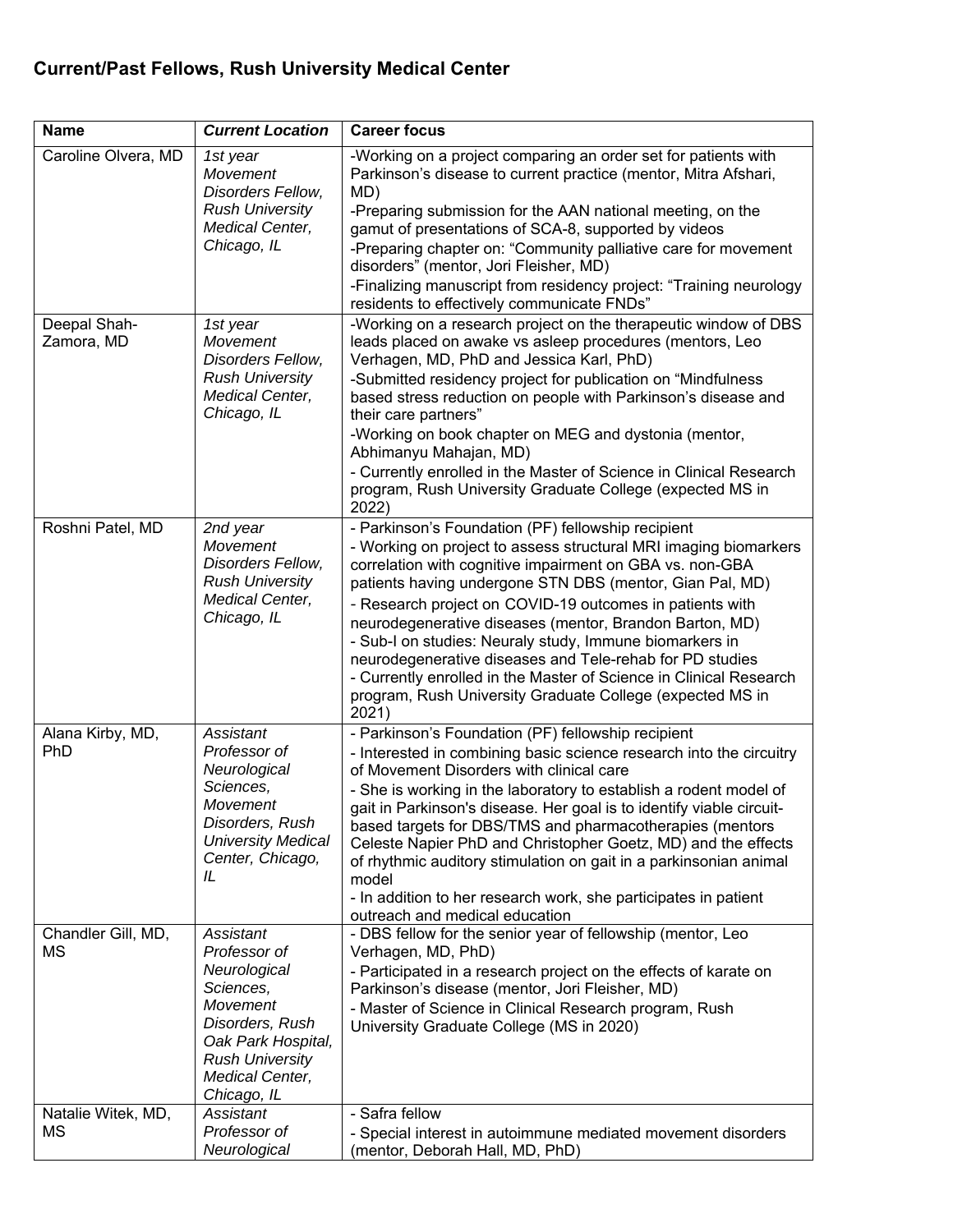|                             | Sciences,<br><b>Movement</b><br>Disorders, Rush<br><b>University Medical</b><br>Center, Chicago,<br>IL                                                                          | - Conducting a prospective observational study<br>assessing immune dysregulation in parkinsonism supported by<br>the Melvin Yahr Early Career in Research grant.<br>- Participating in clinical trials and patient outreach.<br>-Completed Master of Science in Clinical Research program,<br>Rush University Graduate College (MS in 2019)                                                                                                                                                                                                                                                                                                                                                                                                                                                                                                                    |
|-----------------------------|---------------------------------------------------------------------------------------------------------------------------------------------------------------------------------|----------------------------------------------------------------------------------------------------------------------------------------------------------------------------------------------------------------------------------------------------------------------------------------------------------------------------------------------------------------------------------------------------------------------------------------------------------------------------------------------------------------------------------------------------------------------------------------------------------------------------------------------------------------------------------------------------------------------------------------------------------------------------------------------------------------------------------------------------------------|
| Anjali Gera, MD, MS         | Northwestern<br><b>Health System</b><br>Clinician,<br>Neurology/<br><b>Movement</b><br>Disorders, Central<br>Dupage Hospital,<br>Winfield, IL                                   | - Completed a research project using quantitative motion analysis<br>to determine the pattern of gait and balance impairment in GBA<br>mutation carriers vs. non-mutation carriers with PD vs. healthy<br>control subjects (mentor, Gian Pal, MD). Manuscript accepted at<br><b>PLOS</b><br>-Completed the Master of Science in Clinical Research program,<br>Rush University Graduate College (MS in 2019)                                                                                                                                                                                                                                                                                                                                                                                                                                                    |
| Avram Fraint, MD,<br>MS     | Northwestern<br><b>Health System</b><br>Clinician,<br>Neurology/<br><b>Movement</b><br>Disorders, Lake<br>Forest hospital<br>and Northwestern<br>University, Lake<br>Forest, IL | -Completed a project on: Feasibility, reliability and satisfaction of<br>post-Botulinum toxin telemedicine visit for Cervical Dystonia,<br>clinical grant from the Dystonia Medical Research Foundation<br>(DMRF) (mentor, Cindy Comella, MD)<br>-Completed the Master of Science in Clinical Research program,<br>Rush University Graduate College (MS 2018)                                                                                                                                                                                                                                                                                                                                                                                                                                                                                                  |
| Meagan Bailey, MD,<br>MS    | Assistant<br>Professor of<br>Neurological<br>Sciences,<br>Movement<br>Disorders, Rush<br><b>University Medical</b><br>Center, Chicago,<br>IL                                    | - Involved in research examining stigma from impulse control<br>disorders in Parkinson's disease<br>- Involved in collaborative clinical research examining health<br>disparities in the African American community with Parkinson's<br>disease (mentor Deborah Hall, MD, PhD)<br>-Submitted K award with the overall objective of determining<br>differences in Parkinsonism phenotype and cognitive profile of<br>African Americans with Parkinsonism, and survey the<br>understanding of Parkinsonian symptoms between African<br>Americans and White Americans in a well-established cohort of<br>aging community dwelling individuals in the Chicago area<br>- Involved in teaching the Neuroscience block at the Rush<br>medical school<br>- Completed the Master of Science in Clinical Research program,<br>Rush University Graduate College (MS 2017) |
| Ian Owen Bledsoe,<br>MD, MS | Assistant<br>Professor,<br>University of<br>California, San<br>Francisco, San<br>Francisco, CA                                                                                  | - Research Interests: Neuroimaging and focal dystonia, special<br>interest in musician's dystonia<br>- Completed research during fellowship on callosal volume and<br>DTI changes in Parkinson's disease (mentors Dr. Jennifer G.<br>Goldman, MD, MS, Glenn Stebbins, PhD). Manuscripts<br>published in Neurology                                                                                                                                                                                                                                                                                                                                                                                                                                                                                                                                              |
| Padmaja Vittal, MD,<br>МS   | Northwestern<br><b>Health System</b><br>Clinician,<br>Neurology/<br><b>Movement</b><br>Disorders, Central<br>Dupage Hospital,<br>Winfield, IL                                   | - Received the AAN Clinical Research Training Fellowship in<br>2015 to investigate the role of antisense fragile X mental<br>retardation (ASFMR) gene to allow clinicians to determine who<br>will ultimately develop FXTAS (mentor Deborah Hall, MD, PhD)                                                                                                                                                                                                                                                                                                                                                                                                                                                                                                                                                                                                     |
| Gian Pal, MD, MS            | Assistant<br>Professor of<br>Neurology,<br>Movement<br>Disorders,                                                                                                               | - Research interests: Deep Brain Stimulation (DBS) in PD:<br>awarded an NIH K23 award to use genetic testing to identify<br>subgroups of PD subjects at risk for cognitive decline after DBS<br>(mentors Chris Goetz, MD, Deborah Hall, MD, PhD)                                                                                                                                                                                                                                                                                                                                                                                                                                                                                                                                                                                                               |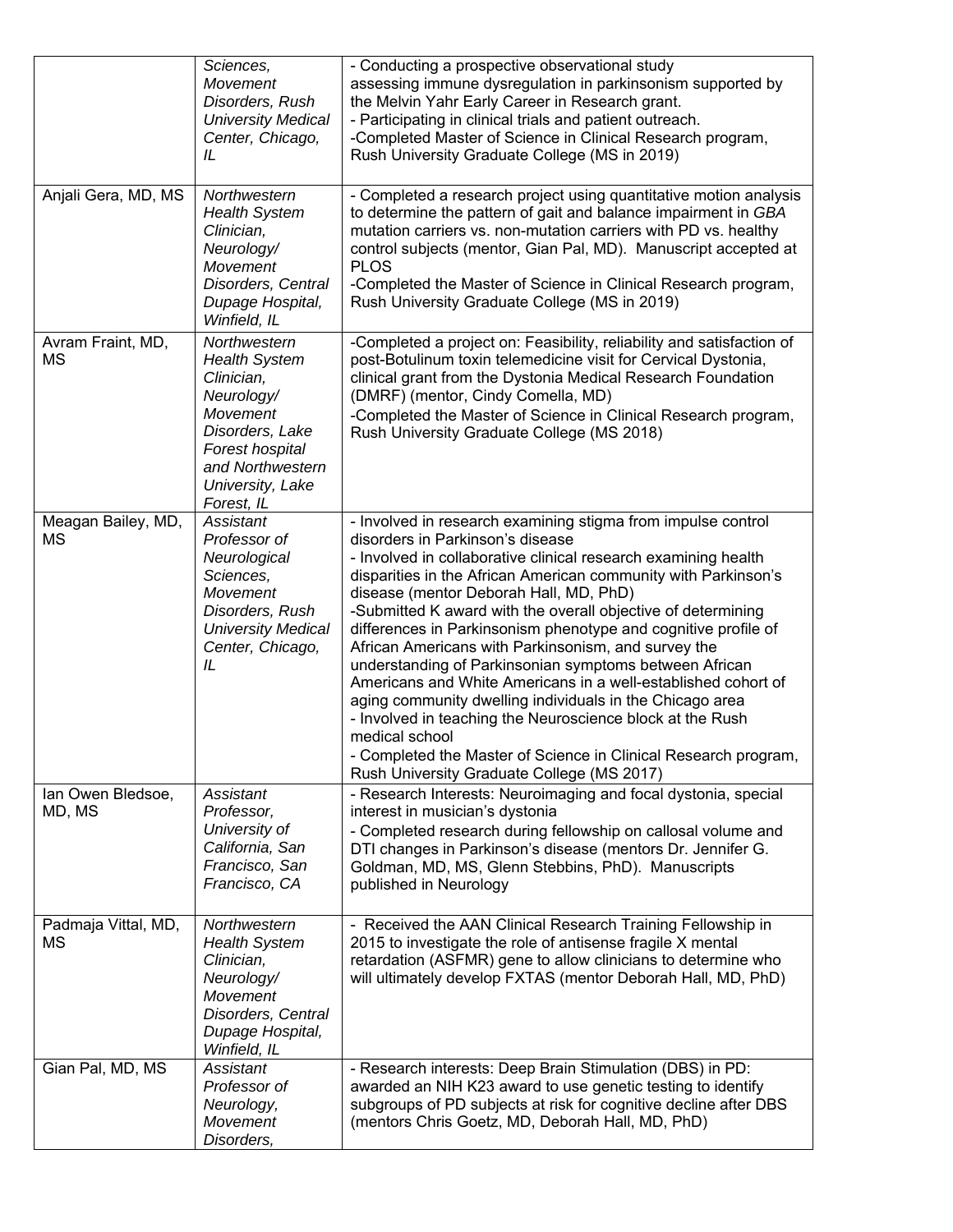|                                 | <b>Rutgers Robert</b><br>Wood Johnson,<br>New Brunswick,<br><b>NJ</b>                                                                                                                      | - Received a Rush University Neurology Departmental grant as a<br>fellow to examine biomarkers related to the gastrointestinal tract<br>in parkinsonism (2013-2014)<br>- Publications on movement disorder treatments and gut<br>inflammation in PD<br>-Completed the Master of Science in Clinical Research program,<br>Rush University Graduate College (MS 2014)                                                                                                                                                                                                                                                                                                                                                                                                                           |
|---------------------------------|--------------------------------------------------------------------------------------------------------------------------------------------------------------------------------------------|-----------------------------------------------------------------------------------------------------------------------------------------------------------------------------------------------------------------------------------------------------------------------------------------------------------------------------------------------------------------------------------------------------------------------------------------------------------------------------------------------------------------------------------------------------------------------------------------------------------------------------------------------------------------------------------------------------------------------------------------------------------------------------------------------|
| Sheila Eichenseer,<br>MD, MS    | Assistant<br>Professor of<br>Neurology,<br>Medical College of<br>Wisconsin,<br>Milwaukee, WI                                                                                               | - Received a grant from the Dystonia coalition (mentor, Cynthia<br>Comella, MD)<br>- Publications in peer-reviewed journals on sleep quality in<br>patients with Cervical Dystonia and new genetic mutations<br>causing NBIA (mentors, Cynthia Comella, MD, Jennifer G.<br>Goldman, MD, MS)<br>- Completed the Master of Science in Clinical Research program,<br>Rush University Graduate College (MS 2013)                                                                                                                                                                                                                                                                                                                                                                                  |
| Christina Vaughan,<br>MD, MS    | Associate<br>Professor of<br>Neurology,<br>University of<br>Colorado, Denver,<br>Colorado                                                                                                  | - Interested in palliative care and management of symptoms in<br>advanced patients with movement disorders; integration of tele-<br>medicine as a means of outreach for advanced neurologic<br>disease.<br>- Completed fellowship training in Movement Disorders and in<br>Hospice/Palliative Medicine<br>- Practices in the Neuropalliative section of the Department of<br>Neurology, University of Colorado<br>- Completed the Master of Science in Clinical Research program,<br>Rush University Graduate College (MS 2012)                                                                                                                                                                                                                                                               |
| Houman<br>Houmayoun, MD,<br>PhD | Assistant<br>Professor of<br>Neurology,<br>University of<br>Pittsburgh,<br>Pittsburgh, PA                                                                                                  | - Academic Movement Disorders Neurologist specializing in DBS                                                                                                                                                                                                                                                                                                                                                                                                                                                                                                                                                                                                                                                                                                                                 |
| Sachin Kapur, MD                | Chicago<br><b>Movement</b><br>Specialists,<br>Bolingbrook, IL                                                                                                                              | - Currently in private practice with major focus in movement<br>disorders<br>- Developed studies on vibration therapy for PD and varenicline<br>for PD gait during his fellowship (mentor, Chris Goetz, MD)                                                                                                                                                                                                                                                                                                                                                                                                                                                                                                                                                                                   |
| Brandon R Barton,<br>MD, MS     | Associate<br>Professor of<br>Neurological<br>Sciences, Rush<br><b>University Medical</b><br>Center &<br>Neurology<br>Attending, Jesse<br><b>Brown VA Medical</b><br>Center, Chicago,<br>IL | - Research has focused on: exploring causes and risks for PD<br>dementia in veteran populations; effects of TBI on non-motor<br>symptoms<br>- Has co-created a large VA PD patient database to study risks of<br>cognitive impairment and health care services utilization, as well<br>as diagnostic accuracy in the VA system<br>- Publications in peer-reviewed journals on PD dementia and<br><b>Evidence Based Medicine</b><br>- Education and administrative coordination for Movement<br>Disorders patients in the VA Parkinson's Disease, Research, and<br>Clinical Care Centers (PADRECC)<br>- Website educational development for the Movement Disorders<br>Society<br>- Completed the Master of Science in Clinical Research program,<br>Rush University Graduate College (MS 2009) |
| S. Elizabeth Zauber,<br>MD, MS  | Associate<br>Professor of<br>Neurology,<br><b>Indiana University</b><br>School of<br>Medicine,<br>Indianapolis,                                                                            | - Research interests: DBS and the clinical and neurophysiological<br>elements of DBS, including modeling of abnormal neuronal firing<br>in movement disorder patients<br>-Impact of medical and surgical therapies on communication in<br><b>PD</b><br>- Collaborator on NIH-funded research investigating MRS<br>biomarkers in a cohort of welders with parkinsonism and PD                                                                                                                                                                                                                                                                                                                                                                                                                  |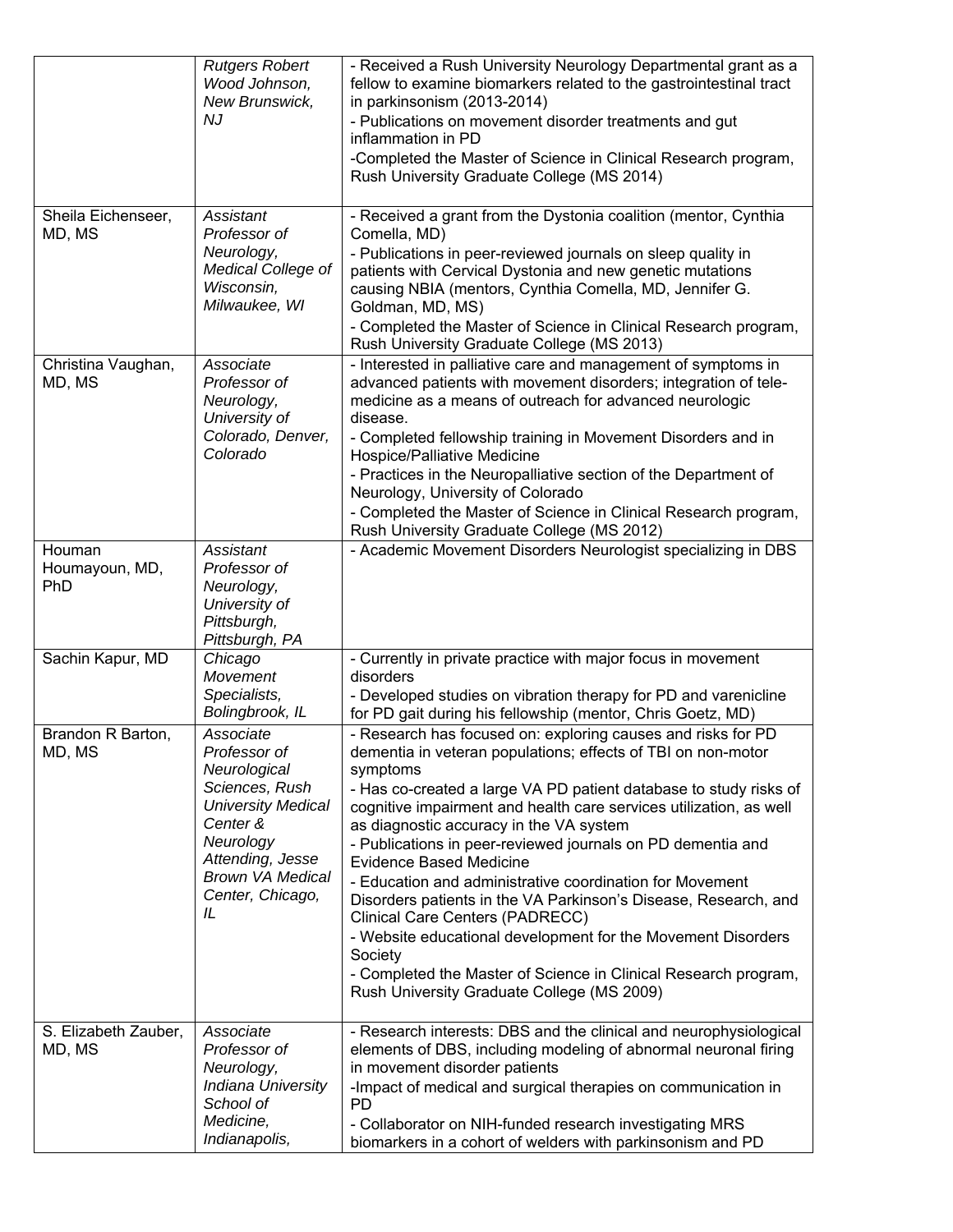|                                   |                                                                                                                                                                  | - Completed the Master of Science in Clinical Research program,<br>Rush University Graduate College (MS 2009)                                                                                                                                                                                                                                                                                                                                                                                                                                                                                                                                                                                                                             |
|-----------------------------------|------------------------------------------------------------------------------------------------------------------------------------------------------------------|-------------------------------------------------------------------------------------------------------------------------------------------------------------------------------------------------------------------------------------------------------------------------------------------------------------------------------------------------------------------------------------------------------------------------------------------------------------------------------------------------------------------------------------------------------------------------------------------------------------------------------------------------------------------------------------------------------------------------------------------|
| Nidhi Watson, MD                  | Deceased (2007)                                                                                                                                                  |                                                                                                                                                                                                                                                                                                                                                                                                                                                                                                                                                                                                                                                                                                                                           |
| Aleksandar<br>Videnovic, MD, MS   | Associate<br>Professor of<br>Neurology,<br>Massachusetts<br>General Hospital<br>and Harvard<br><b>Medical School</b>                                             | - Research interests: sleep, circadian biology and movement<br>disorders<br>- Received the clinician scientist AAN Foundation/PDF award to<br>study Circadian rhythms and sleep-wake cycle in PD (2008) and<br>NIH K23 to study sleep and PD, Currently RO1 funded to<br>examine bright light modulation of non-motor symptoms in PD<br>- Director of the Division of Sleep medicine at MGH and director<br>of the MGH program on Sleep, Circadian Biology and<br>Neurodegeneration at Massachusetts General Hospital<br>- Publications in peer-reviewed journals on sleep, circadian<br>rhythms, and movement disorders<br>- Completed the Master of Science in Clinical Research program,<br>Rush University Graduate College (MS 2007) |
| Ilia Itin, MD                     | Assistant<br>Professor of<br>Neurology,<br>Cleveland Clinic,<br>Cleveland OH                                                                                     | - Clinical care of patients with movement disorders at the Center<br>for Neurological Restoration, Cleveland Clinic<br>- Publications in peer-reviewed journals on the clinical<br>characteristics of movement disorders, dystonia, and DBS in<br><b>FXTAS</b>                                                                                                                                                                                                                                                                                                                                                                                                                                                                            |
| Jennifer G.<br>Goldman, MD, MS    | Professor,<br><b>Physical Medicine</b><br>and Rehabilitation<br>and Neurology,<br>Northwestern<br><b>Feinberg Medical</b><br>School, Chicago,<br>IL              | - Section Chief for PD and Movement Disorders Rehabilitation at<br>the Shirley Ryan Ability Lab.<br>- Previously at Rush University, Director of Neuropsychiatry<br>program in Movement Disorders section; Co-director of Rush<br>Movement Disorders Brain Bank<br>- Has been chair of IPMDS Pan-American Section Education<br>Committee; Member of the IPMDS Leadership Task Force<br>- Has worked on PD and neuropsychiatric complications;<br>Biomarkers and therapeutics; Focal hand dystonia/musicians<br>dystonia; Education and mentorship<br>- Completed the Master of Science in Clinical Research program,<br>Rush University Graduate College (MS 2009)                                                                        |
| Vanessa Hinson,<br>MD, PhD        | Professor of<br>Neurology,<br><b>Medical University</b><br>of South Carolina<br>and chief of<br>neurology at the<br>Ralph H. Johnson<br><b>VA Medical Center</b> | - Research interests: PD, functional movement disorders, and<br>clinical trials<br>- Movement Disorders Program Director at MUSC and Chief of<br>Neurology, Ralph H. Johnson VA Medical Center, Charleston, SC<br>- Funded by MJFF to investigate the use of atomoxetine in PD<br>cognitive dysfunction<br>- Collaborator with basic scientists and neuroimaging researchers<br>on noradrenergic systems in PD<br>- Publications in peer-reviewed journals on PD, dystonia,<br>functional movement disorders                                                                                                                                                                                                                              |
| Stacy Horn, DO<br>Esther Cubo, MD | Associate<br>Research<br>Professor,<br>Department of<br>Pathology and<br>Cell Biology,<br><b>Jefferson</b><br>University,<br>Philadelphia PA<br>Associate        | - Clinical care of patients with movement disorders and clinical<br>trials<br>- Former Assistant Clinical Professor of Neurology, University of<br>Pennsylvania from 2002-2013<br>- In 2014 she moved to Thomas Jefferson University to pursue a<br>clinical trials career<br>- While at Penn, was director of the clinical trials program and<br>was awarded the excellence in teaching award by the residents in<br>2007<br>- Research interests: epidemiology of Tic disorders in Spain,                                                                                                                                                                                                                                               |
|                                   | Professor of                                                                                                                                                     | movement disorders and neurological diseases in Cameroon                                                                                                                                                                                                                                                                                                                                                                                                                                                                                                                                                                                                                                                                                  |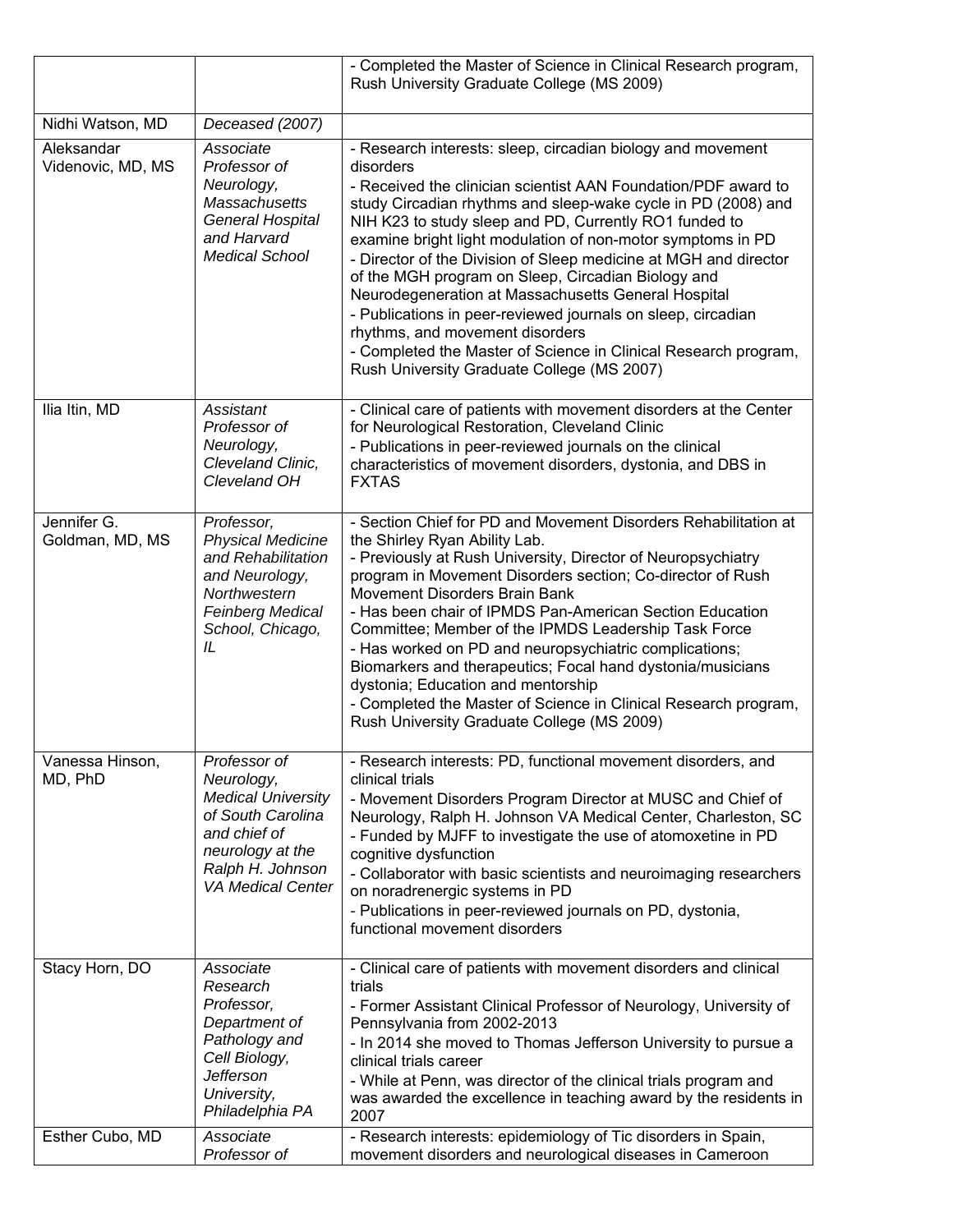|                          | Neurology,<br>University of<br>Burgos, Burgos,<br>Spain                                               | - Has been chair of the Telemedicine Task Force of the<br>International Parkinson and Movement Disorder Society (IPMDS),<br>implemented an IPMDS-funded tele-education program for health<br>care providers and later for medical students in Cameroon<br>- Awarded the Presidential Lecture Award in the IPMDS in 2014<br>- Has led several projects analyzing clinimetric aspects of new<br>rating scales in PD; Member of the IPMDS Rating Scales task<br>force and the Neuroepidemiology Department, at Instituto of<br>Health Carlos III, Spain.<br>- Awarded grants to study the prevalence of tic disorders and<br>their association with school impairment<br>- Involved in the European Huntington's Disease Network, the PD<br>longitudinal network in Spain, and several task forces in the<br><b>IPMDS</b>                                                                                                                                          |
|--------------------------|-------------------------------------------------------------------------------------------------------|-----------------------------------------------------------------------------------------------------------------------------------------------------------------------------------------------------------------------------------------------------------------------------------------------------------------------------------------------------------------------------------------------------------------------------------------------------------------------------------------------------------------------------------------------------------------------------------------------------------------------------------------------------------------------------------------------------------------------------------------------------------------------------------------------------------------------------------------------------------------------------------------------------------------------------------------------------------------|
| Kathy Kujawa, MD,<br>PhD | Assistant<br>Professor,<br><b>Movement</b><br>Disorders, Loyola<br>University,<br>Maywood, IL         | - Currently at Loyola University, dedicated practice in Movement<br><b>Disorders</b><br>- Received AAN Clinical Research Training Fellowship (2000)                                                                                                                                                                                                                                                                                                                                                                                                                                                                                                                                                                                                                                                                                                                                                                                                             |
| Katie Kompoliti, MD      | Professor of<br>Neurological<br>Sciences, Rush<br><b>University Medical</b><br>Center, Chicago,<br>IL | - Special interests include Tourette Syndrome (TS), functional<br>movement disorders, and education<br>- Education Director for Rush University Movement Disorder<br>section and Director of the Movement Disorder Fellowship<br>Program<br>- Past member of the National Medical Advisory Board for the<br>Tourette Syndrome Association<br>- Currently directing a Center of Excellence for Tourette<br>Syndrome and Tic Disorders                                                                                                                                                                                                                                                                                                                                                                                                                                                                                                                            |
| Tarif Bakdash, MD,<br>ΜS | Pediatric<br>Neurologist, Royal<br>Oak, Michigan                                                      | - Pediatric neurologist trained in movement disorders, epilepsy<br>and sleep<br>- Formerly, Associate Professor of Neurology, University of<br>Mississippi<br>- Formerly, the Director of Pediatric movement disorders at the<br>Medical College of Wisconsin until 2016<br>- Completed a Masters in Health Sciences Bioethics, at the<br>University of Toronto, funded by a grant from the United Nations<br>- Created the first Bioethics curriculum, using WHO guidelines, at<br>Damascus University, Syria<br>Served as Services Director for the largest non-profit<br>organization for people with disability in Syria and was appointed<br>the first Secretary General for the Disabled; ran the National Plan<br>for the Disabled while collaborating with the United Nations<br>- Has received grant awards from the Gates Foundation, Ford<br>Foundation, and the Welcome Trust in the UK<br>- Continues to do humanitarian work as a doctor in Syria |
| Eric J. Pappert, MD      | Physician,<br>Neurology<br>Associates, San<br>Antonio, TX<br>(private practice)                       | - Movement disorders clinical practice, medical affairs for<br>pharmaceutical companies - Has served as Assistant Professor<br>at Rush University Medical Center and at the University of San<br>Antonio, TX<br>- Has been medical director of Solstice Neuroscience, Merz, and<br>currently medical director for Sunovion, pharmaceutical<br>- Runs private practice with a personal focus in movement<br>disorders<br>- Publications in peer-reviewed journals on PD, hallucinations,<br>dystonia and co-editor of Textbook of Neurology (with Chris<br>Goetz, MD)                                                                                                                                                                                                                                                                                                                                                                                            |
| Mitchell Grobman,<br>MD  | Locum Tenens<br>Neurology,                                                                            | - Formerly in private practice for neurological disorders,<br>Libertyville, IL                                                                                                                                                                                                                                                                                                                                                                                                                                                                                                                                                                                                                                                                                                                                                                                                                                                                                  |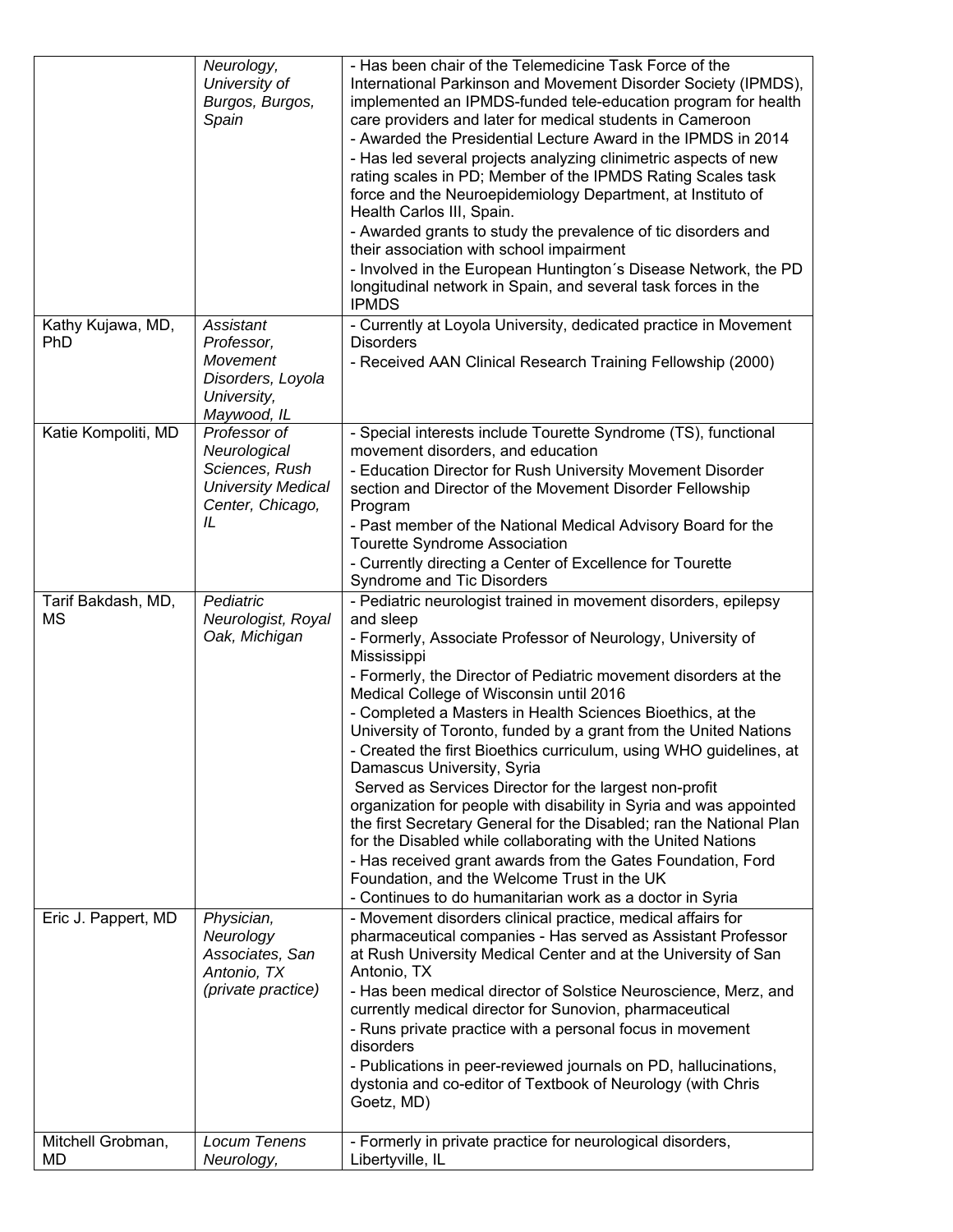|                            | Kansas Ciry,<br>Kansas                                                                                                    |                                                                                                                                                                                                                                                                                                                                                                                                                                                                                                                                                                                                                                                                                                                                                                                                                                                                                                                                                                                                                                                                                                                         |
|----------------------------|---------------------------------------------------------------------------------------------------------------------------|-------------------------------------------------------------------------------------------------------------------------------------------------------------------------------------------------------------------------------------------------------------------------------------------------------------------------------------------------------------------------------------------------------------------------------------------------------------------------------------------------------------------------------------------------------------------------------------------------------------------------------------------------------------------------------------------------------------------------------------------------------------------------------------------------------------------------------------------------------------------------------------------------------------------------------------------------------------------------------------------------------------------------------------------------------------------------------------------------------------------------|
| Melanie Brandabur,<br>MD   | Medical Director,<br>Ultragenyx<br>Pharmaceuticals                                                                        | - Movement disorders clinical practice and research trials<br>- Has served as Assistant Professor at Rush University Medical<br>Center and the University of Illinois in Chicago, and as the<br>Clinical Director at the Parkinson's Institute, Sunnyvale, CA<br>involved in clinical practice, education and clinical trials in PD<br>- Since 2014 she has become the Medical Director of Ultragenyx<br>Pharmaceuticals                                                                                                                                                                                                                                                                                                                                                                                                                                                                                                                                                                                                                                                                                                |
| Nico Diederich, MD         | Professor of<br>Neurology,<br>Cologne,<br>Germany                                                                         | - Research interests: PD, hallucinations, visual system, REM<br>behavior disorder<br>- Neurologist and Senior Clinical Researcher, Luxembourg Center<br>for Systems Biomedicine, University of Luxembourg, Professor of<br>Neurology, University of Cologne, Cologne, Germany.<br>- Has served in the editorial board of Movement Disorders and<br>the Journal of Neurological Science.<br>- Research has focused on (including collaborations with Drs.<br>Comella, Goetz, Goldman, and Stebbins): i) changes in different<br>aspects of lower and upper level vision in PD; ii) hallucinations in<br>PD and other Parkinsonian syndromes and conceptual<br>frameworks for etiological factors of visual hallucinations in PD;<br>iii) REM sleep behavior disorder and sleep apnea in PD and has<br>showed reduced sympathetic heart rate variability in REM and<br>NREM seep in PD; iv) phylogenetic aspects and mitochondrial<br>dysfunction in PD<br>- Currently co-principal investigator for the National Centre of<br>Excellence in PD Research, funded by the National Foundation<br>for Research in Luxembourg |
| <b>Susan Ditter</b>        | Physician,<br>Psychiatry,<br>Forensic<br>Psychiatry,<br>Neurology, San<br>Jose, CA (Private<br>Practice)                  | - Currently in Neurology private practice.                                                                                                                                                                                                                                                                                                                                                                                                                                                                                                                                                                                                                                                                                                                                                                                                                                                                                                                                                                                                                                                                              |
| James Sutton, MD           | Pacific<br>Neuroscience<br><b>Medical Group</b><br>(Private Practice),<br>Oxnard, CA                                      | - Currently in Neurology private practice.                                                                                                                                                                                                                                                                                                                                                                                                                                                                                                                                                                                                                                                                                                                                                                                                                                                                                                                                                                                                                                                                              |
| Cynthia L. Comella,<br>MD  | Professor<br><b>Emeritus of</b><br>Neurological<br>Sciences, Rush<br><b>University Medical</b><br>Center, Chicago,<br>IL. | - Recently retired from clinical practice<br>- Research interests: dystonia and botulinum toxin; PD, sleep,<br>and exercise; clinical trials; mentorship and education<br>- Current chair of the PAS of the IPMDS<br>- Has been Chair of the Leadership Task force for the IPMDS and<br>Mentor for the Emerging Leaders Forum program for the AAN;<br>past chair of the mentorship committee for the Parkinson Study<br>Group; past chair of the Dystonia Study group                                                                                                                                                                                                                                                                                                                                                                                                                                                                                                                                                                                                                                                   |
| Kathleen M.<br>Shannon, MD | Professor of<br>Neurology and<br>Chairman of the<br>Department of<br>Neurology,                                           | - Research interests: Huntington's disease (HD), gut biomarkers<br>of PD, and clinical trials<br>- Currently Chairperson of the Department of Neurology,<br>University of Wisconsin, Maddison, WI<br>- Director, Center of Excellence for HD, funded by the HD Society                                                                                                                                                                                                                                                                                                                                                                                                                                                                                                                                                                                                                                                                                                                                                                                                                                                  |
| Joseph McDermott,          | University of<br>Wisconsin,<br>Maddison, WI<br>Private Practice,                                                          | of America (HDSA).<br>- Recipient of HDSA honors on 2 separate occasions                                                                                                                                                                                                                                                                                                                                                                                                                                                                                                                                                                                                                                                                                                                                                                                                                                                                                                                                                                                                                                                |